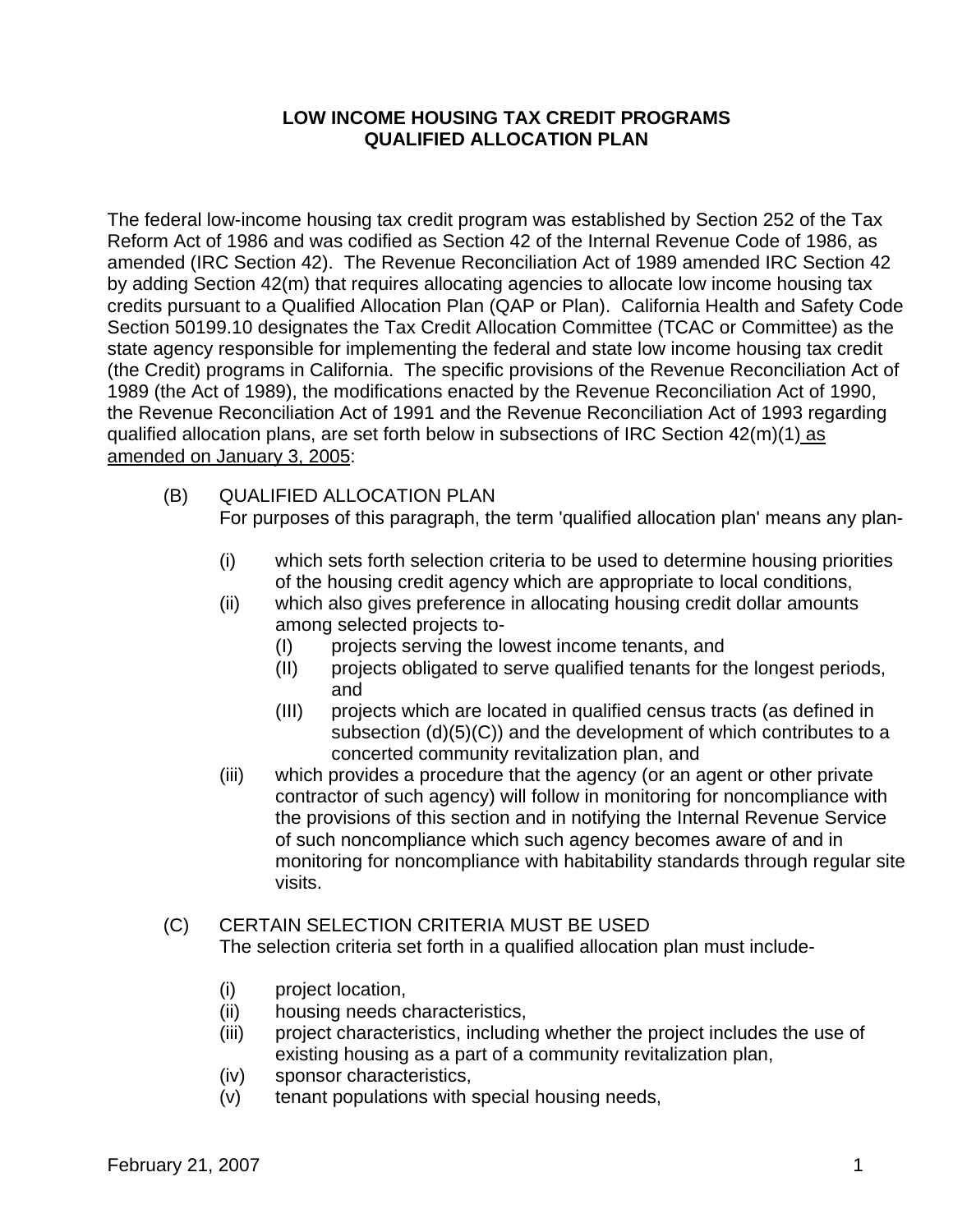- (vi) public housing waiting lists.
- (vii) tenant populations of individuals with children, and
- (viii) projects intended for eventual tenant ownership.
- (D) APPLICATION TO BOND FINANCED PROJECTS Subsection (h)(4) shall not apply to any project unless the project satisfies the requirements for allocation of a housing credit dollar amount under the qualified allocation plan applicable to the area in which the project is located.

### **CALIFORNIA'S HOUSING NEEDS**

California's rental housing problems are diverse, severe, and worsening. On a statewide basis, California needs many more new rental housing units than are being produced annually. Although the state's housing stock is relatively young (in 2000 about 49% of the stock was more than 31 years old), it is aging and deteriorating. By 2000, less-than-ten-year-old-housing had declined to 13% of all units, down from 22.9% in 1990. The average household size for renter households is 2.8 people, just under the average household size for all households (2.9).

The majority of Californians live in decent housing which they can afford. However, this observation obscures the serious housing problems still encountered daily by many residents. Several housing issues deserve special attention, including affordability, availability, condition of the housing stock, and the special needs of specific renter groups within the general population. Overall, affordability problems are the most common housing problem faced by Californians.

Since low income housing tax credits are available only for rental housing, this section presents findings and analysis related to the condition, supply and cost of rental housing. In California, 43% of all households are renters. This is a considerably higher percentage than the national rate of 34%. The data presented below do not serve as a comprehensive statement of California's housing problems. The purpose of the data is to assist the Committee in establishing priorities for award of Credits in our state.

**Affordability:** Although California is expected to experience an expanding economy throughout the decade, lower overall wages associated with the expanding service and information sectors of the economy portend an increasing housing affordability problem. This is expected particularly in areas already experiencing housing shortages, where increased demand for apartments drives up rents.

It is generally accepted that households who have to pay more than 30% of their income for rent are paying too much. By paying a disproportionately higher share for housing, these households have insufficient funds available for food, medical care, transportation and education. In its 2005-2010 Consolidated Plan, the Department of Housing and Community Development (HCD) included data reflecting that more than 1.8 million lower income households pay more than 30% of their income for rent (36.5% of all renter households). Approximately 76% of all very lowincome renters (i.e. renters with incomes at or below 50% of the area median income) paid more than 30% of their incomes for rent.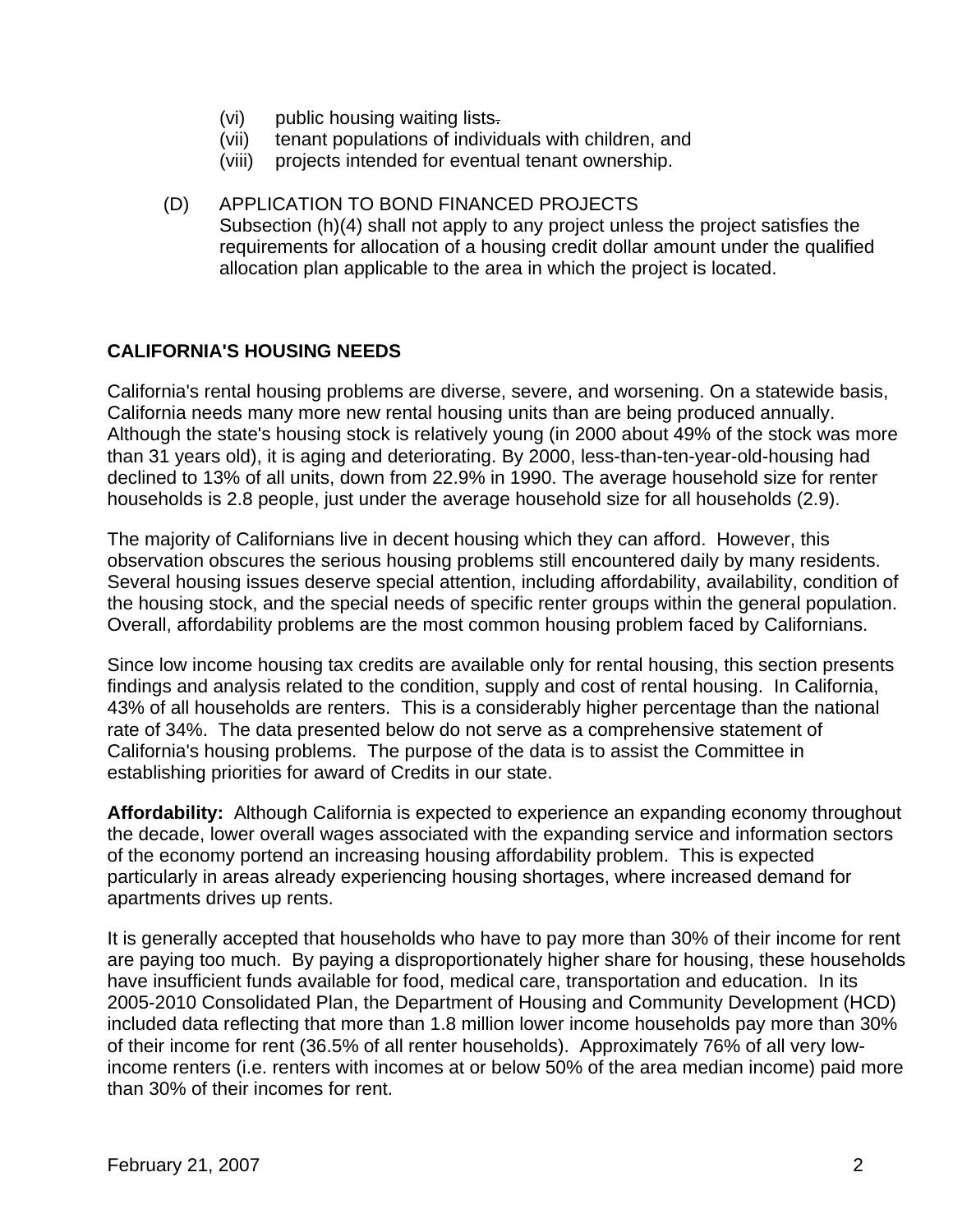The Committee has adopted as its base measurement of affordable rental housing need in California the proportion of renter households paying 35% or more of income for rent. The following tables illustrate the depth of the affordability problem and the rationale for the base measurement:

### **CALIFORNIA RENTER HOUSEHOLDS**

(Source: 2000 U.S. Census, DP1, DP4)

| Household Type                  | Number of Units | Percentage of<br><b>Renter Occupied</b> |
|---------------------------------|-----------------|-----------------------------------------|
| <b>Renter Households</b>        | 4,921,581       | 100%                                    |
| Renter Households Paying 35% or |                 |                                         |
| More for Rent                   | 1,677,934       | 34%                                     |

Over one-third of California's renter households pay more than 35% of their income to rent.

### **35% OR MORE OF INCOME SPENT FOR RENT BY HOUSEHOLD INCOME**

(Source: 2000 U.S. Census, SF3: H73)

| Household Income                          | <b>Number</b> | Percent    |
|-------------------------------------------|---------------|------------|
| Less than \$10,000                        | 489,023       | <b>29%</b> |
| \$10,000 to \$19,999                      | 632,774       | 38%        |
| \$20,000 to \$34,999                      | 417.951       | 25%        |
| \$35,000 or more                          | 138.186       | 8%         |
| Total Renters Paying 35% or More for Rent | 1,677,934     | 100%       |

The median income of all California households in 2000 was \$47,288. For renter households the median income was \$31,912, barely half that of homeowners (\$62,153). Ninety-two percent of households with rent burdens of 35% or more earn less than \$35,000 annually, and 29 percent earn less than \$10,000 annually, with very few renters (8%) having annual incomes over \$35,000. (California's median income has increased thirty-three percent during the1990s.)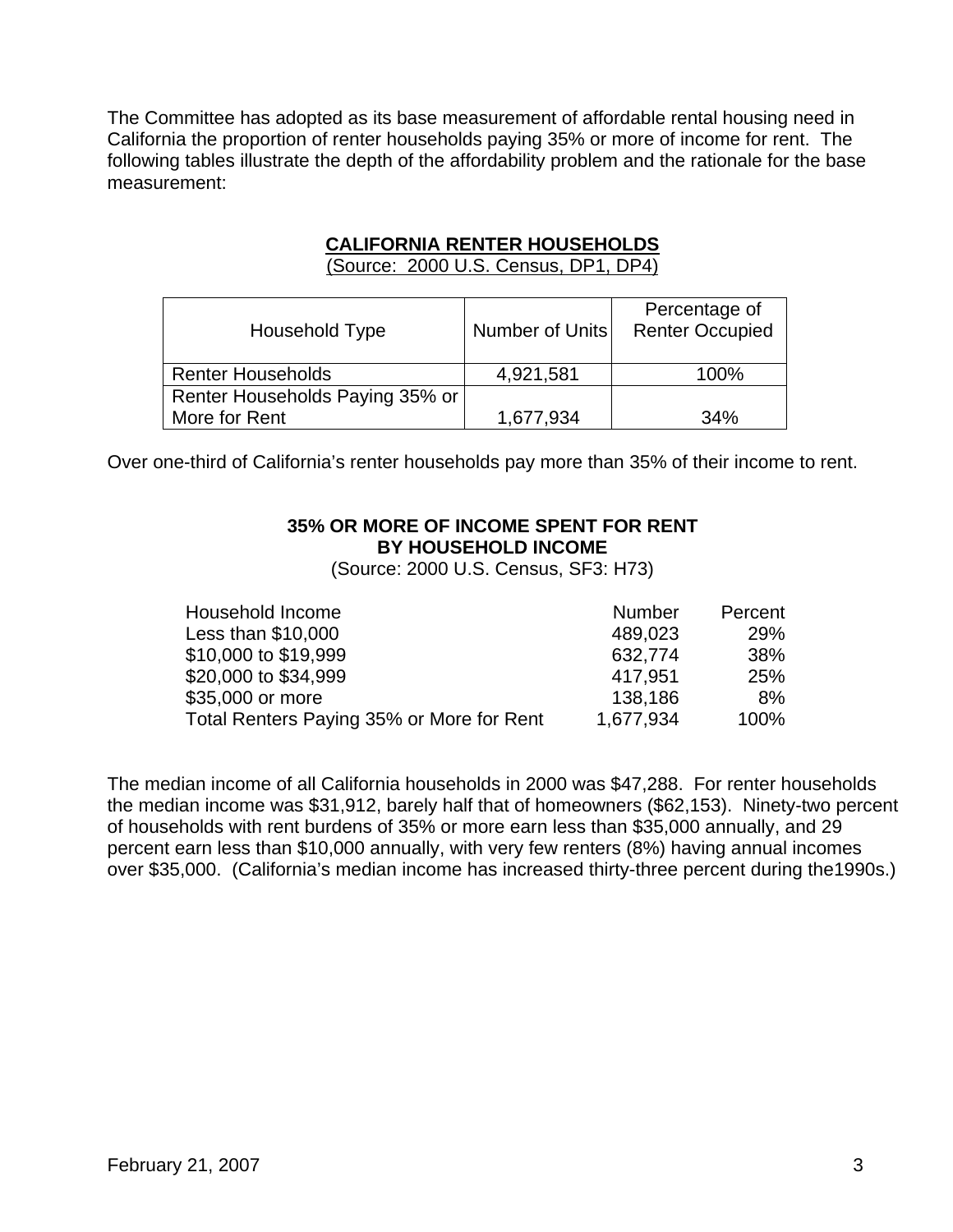## **RENTER HOUSEHOLD RENT BURDEN BY MEDIAN INCOME GROUP**

(Source: CHAS Data Book)

|                                   | Renter Household Incomes as a<br>Percentage of Median Household Income |            |           |
|-----------------------------------|------------------------------------------------------------------------|------------|-----------|
| <b>Percentage of Gross Income</b> | 0%-30%                                                                 | 31%-50%    | 51%-80%   |
|                                   | 767,192                                                                | 610,390    | 428,597   |
| 30% or More of Income for Rent    | (76.7%)                                                                | $(75.1\%)$ | (42.8%)   |
|                                   | 637,159                                                                | 243,831    | 67,093    |
| 50% or More of Income for Rent    | (63.7%)                                                                | $(30.0\%)$ | $(6.7\%)$ |

**Availability:** As California's economy grows, so does the demand for housing. As of January 2006, data reported by the State Department of Finance shows that between 1990 and 2006, population in the state increased by 24.9%. However, in the same period, the number of housing units in the state increased by only 17.5%. In its 2005-2010 Consolidated Plan, HCD reports an average of at least 220,000 housing units need to be built annually through 2020 to accommodate California's population growth. Unfortunately, there has been a dramatic drop in the production of multi-family rental units since the late 1980's. The production of multi-family units peaked in 1986 when 168,000 units were built. By 1993, the annual production had dropped to about 14,475 units, about one-fourth of 1990 production of 60,494 units. In 2005, multi-family unit production has continued to show signs of recovery, with construction reaching approximately 53,650 units.

Low vacancy rates have long been viewed as evidence of housing shortages. Vacancy rates for rental housing vary for market areas around the state and not all markets in California suffer from low vacancy rates. HCD reports that a healthy vacancy rate runs around 6% to 7% of all units. A statewide total vacancy rate of 6% to 7% usually ensures sufficient numbers of available units for rent or purchase. HCD's data show a decline in both the statewide and selected market vacancy rates in the period from 1990-2000. In 2000, HCD reports the statewide market vacancy rate was 5.8%, but this rate is not uniform throughout the state. Counties with serious housing shortages, as reflected by low (less than 5%) rental vacancy rates, are as follows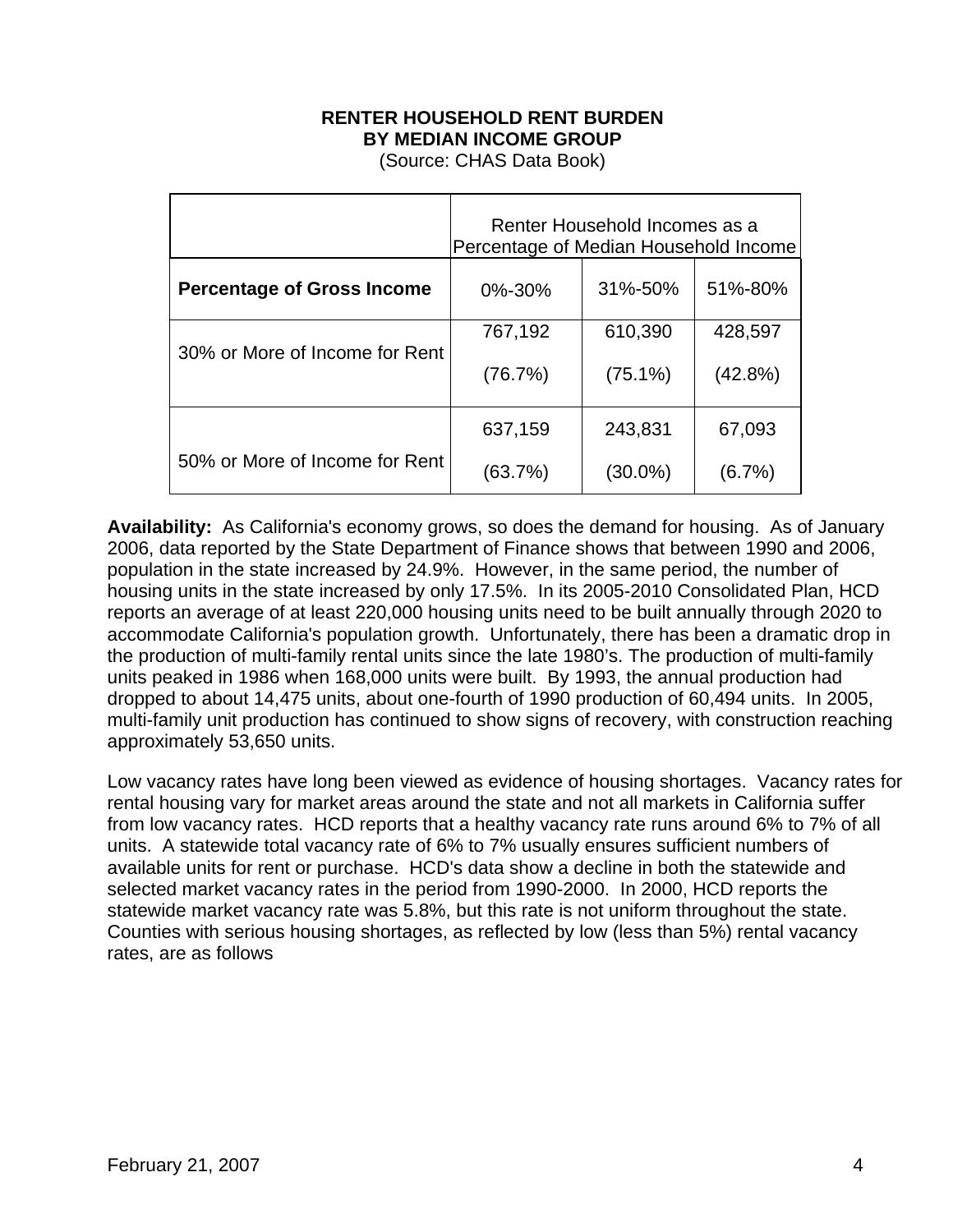#### **Counties with Rental Housing Vacancy Rates Below Five Percent**

(Source: 2000 U.S. Census, DP1)

Metropolitan Counties

| Alameda      | 2.5 | San Francisco     | 2.5 |
|--------------|-----|-------------------|-----|
| Contra Costa | 2.7 | San Joaquin       | 3.8 |
| Imperial     | 4.9 | San Luis Obispo   | 3.2 |
| Los Angeles  | 3.3 | San Mateo         | 1.8 |
| Madera       | 4.5 | Santa Barbara     | 2.8 |
| Marin        | 2.2 | Santa Clara       | 1.8 |
| Merced       | 4.2 | Santa Cruz        | 2.5 |
| Monterey     | 2.9 | Solano            | 3.7 |
| Napa         | 2.8 | Sonoma            | 2.4 |
| Orange       | 3.0 | <b>Stanislaus</b> | 3.2 |
| Sacramento   | 4.8 | <b>Sutter</b>     | 4.8 |
| San Benito   | 2.7 | Ventura           | 2.6 |
| San Diego    | 3.1 | Yolo              | 3.4 |
|              |     |                   |     |

Non-metropolitan Counties

| 44  |
|-----|
| 3.0 |
| 4.7 |
| 3.3 |
| 3.1 |
|     |

Threatening to exacerbate the affordable housing shortage is the imminent conversion of subsidized low-income rental units, assisted by the U. S. Department of Housing and Urban Development (HUD) to market-rate units. Most of the subsidies were conditioned on restricting occupancy in the housing to low-income residents for a period of from 20 to 30 years. According to information reported by the California Housing Partnership Corporation (November 2006) based on data provided by HUD and the U.S. Department of Agriculture (USDA), as many as 1,000 developments in California, comprising 66,000 units, are at risk of conversion within five years. In addition, many developments are operating under state- and locally-mandated use restrictions that are expiring. Many of these projects are eligible for conversion. While Congress mandated in 1990 that HUD offer incentives to owners to maintain this housing for low-income families, Congress made significant program modifications that resulted in market-rate conversion of several thousand units.

**Condition of the Housing Stock:** Another aspect of California's housing problem is the condition of the stock. As of Census 2000, 49% of the statewide housing stock was more than 31 years old. By 2000, less-than-ten-year-old-housing declined to 13% of all units, down from 20% in 1990. According to Census 2000, more than 1.15 million housing structures were built prior to 1940. At sixty years and older, many of these residential units are substandard and need rehabilitation or replacement. Of these older structures, about half consist of rental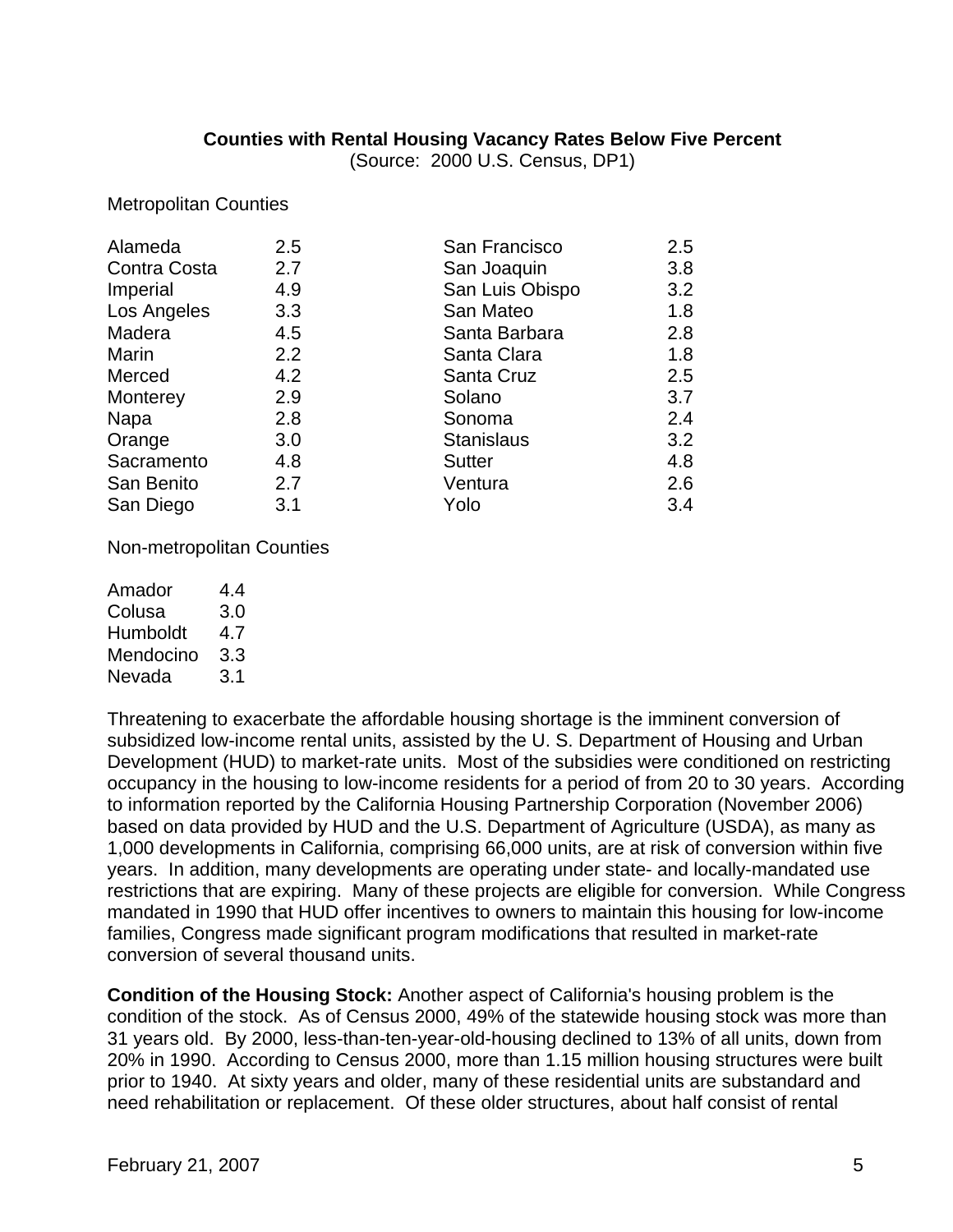housing occupied by lower-income households who are more likely to be occupying substandard units than households with greater incomes.

**Special Needs of Specific Renter Groups:** HCD's Consolidated Plan identifies numerous groups which face specific housing problems. These include, among others, the homeless, large families, seniors, physically handicapped, people with developmental disabilities, farm workers, and female-headed households.

Lack of sufficient incomes to afford adequate housing is the key problem common to all these groups. However, the lack of suitable housing, or the unavailability of a variety of unit sizes and housing types, is a problem faced by several of these groups. The private sector, unassisted by government, does not produce sufficient numbers of apartments containing three or more bedrooms to accommodate families with five or more members. As of the 2000 Census, the average household size for renter households increased from 2.74 in 1990 to 2.79. More than 15% of all California households were overcrowded, with approximately 1,186,336 overcrowded renter households statewide. Overcrowding was most common among low-income households, and most prevalent in renter housing. The 2000 census estimated that 24% of renter households statewide were overcrowded, with the proportion of overcrowded renters reaching nearly one-third in some counties.

The housing difficulties faced by the homeless population, or others with extremely low incomes, perhaps are the most severe. Producing housing which can be afforded by persons who receive, for example, only general assistance payments, is virtually impossible even with government subsidies. Single Room Occupancy (SRO) housing, offering very low rents, comes closer than other housing types to serving those whose only income is general assistance. Clearly, SROs are not suitable for all low-income persons. Still, SROs are currently serving many singles and some couples, of all ages, who would otherwise likely be homeless. Preservation of existing SROs needing rehabilitation is of critical importance. Construction of new SROs is also necessary in some areas of the state.

**Homelessness**: According to the U.S. Department of Health and Human Services, chronic homelessness is associated with extreme poverty, poor job skills, lack of education and serious health conditions such as mental illness and chemical dependency. Data suggests that on any given day, homeless individuals in California exceed 360,000. Of the total homeless population, approximately two-thirds are single adults with the remaining onethird being families. Based on average family size, it is estimated that between 80,000 and 90,000 California children are homeless. Approximately 30% of California's homeless population, or 108,000 individuals, are classified as chronically homeless.

**Conclusion:** Many California renters are forced to pay too high a percentage of their limited incomes for housing. Some are forced to live in overcrowded conditions either because they cannot afford appropriately sized units or a shortage of larger units exists. Very low income renter households more often than other households live in substandard units. Special renter populations have special housing needs which the private sector, without governmental assistance, does not adequately serve. Given these conclusions, one of the key objectives of the Credit programs is to encourage development of a variety of housing types at affordable rents to appropriately serve each of these populations.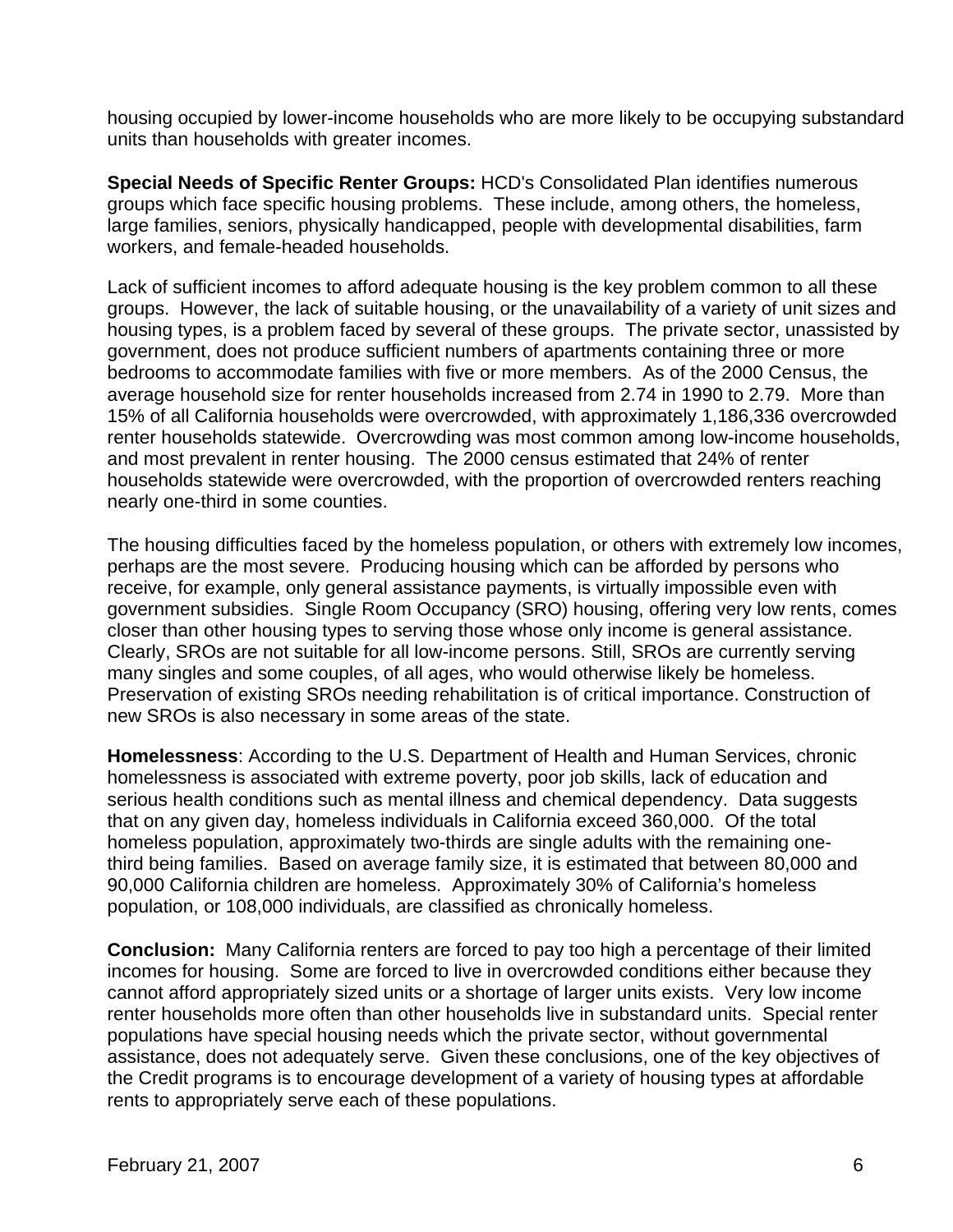# **GENERAL OBJECTIVES OF THE PLAN**

Neither the federal nor the state Credit programs are entitlement programs. Both the federal government and the state government have established annual ceilings on the dollar amount of such Credits which may be allocated to qualifying projects, and detailed eligibility standards and priority uses for available Credits. Credits are awarded following a competitive process. In furtherance of the statutory provisions affecting the Credit programs, the Committee has established the following objectives for allocating Credits in California.

 To maximize the number of affordable rental housing units added to the existing housing stock;

 To allocate Credits to rental housing developments which provide the greatest overall public benefits;

To allocate all Credits;

 To encourage development and preservation of appropriate rental housing types for households which have difficulty finding suitable and affordable rental housing in the private marketplace without governmental assistance;

 To enable substantial rehabilitation of existing rental housing in order to prevent losses to the existing supply of affordable apartments;

 To prevent the loss from the existing stock of low income rental housing of those apartments under expiring contracts with federal agencies or subject to prepayment which, without the allocation of Credits, would be converted to market rate apartments; To maximize the utilization of Credits;

To provide an equitable distribution of Credits across the state; and

 To provide opportunities for participation in the Credit programs to all qualified sponsors of low income rental housing.

## **SPECIFIC OBJECTIVES OF THE PLAN**

In addition, in allocating Credits, the Committee aims to achieve specific federal and state objectives. These are:

 To use Credits in connection with rental housing "projects serving the lowest income tenants";

 To use Credits in connection with rental housing "projects obligated to serve qualified tenants for the longest periods";

 To distribute Credit by apportioning federal tax credit among proposals targeting lowincome populations -- including large families, homeless persons, persons with special needs, and senior citizens;

 To hold competition among only those projects considered sound investments of public funds;

 To expend public funds in the minimum amount necessary to achieve program goals; and,

 To administer the Credit program in a manner that encourages timely project completion and occupancy.

Further, the Committee intends to make every effort to coordinate with other state housing